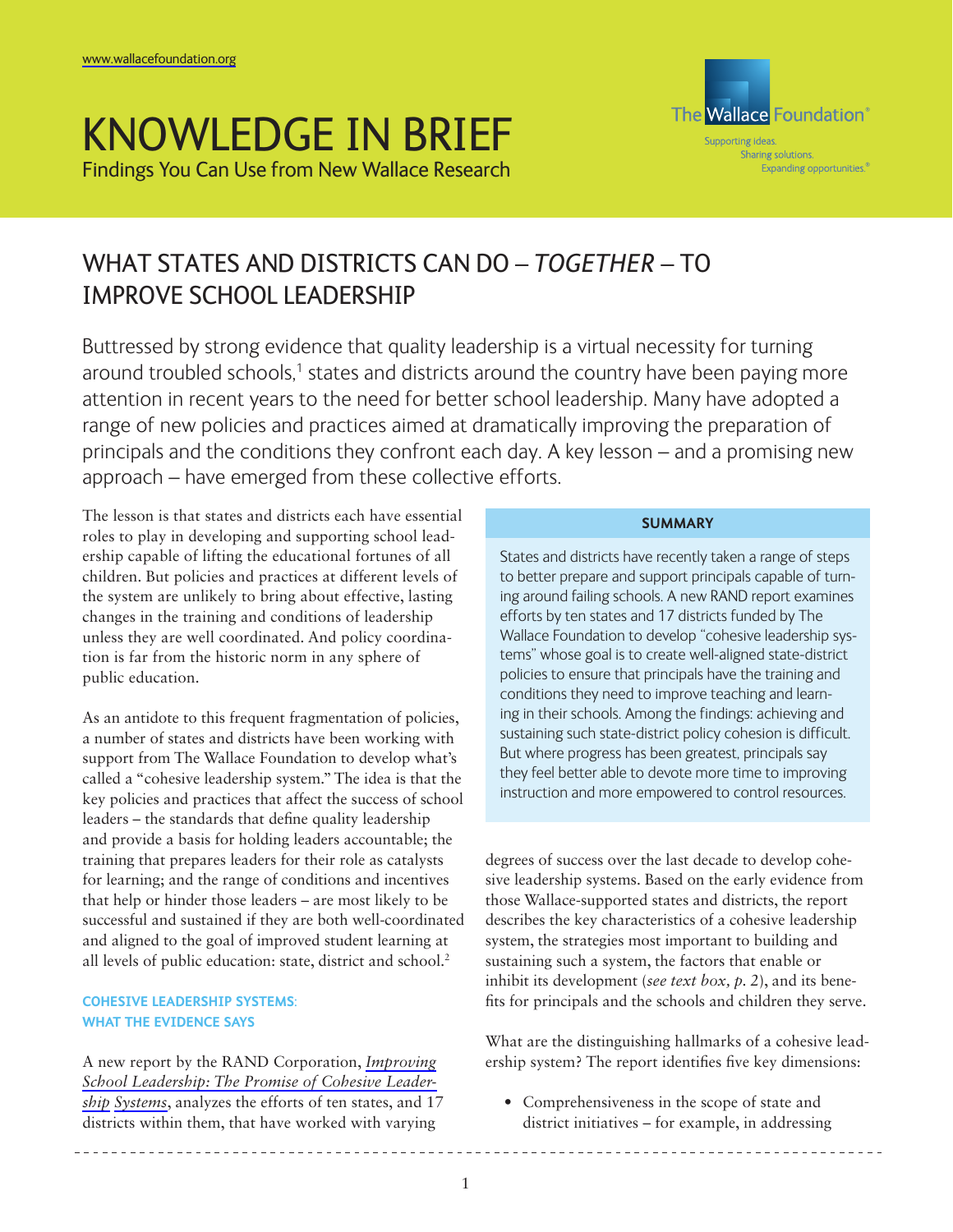standards, licensure, training, evaluation and improving conditions;

- • Alignment of policies and practices within and between different levels of the system;
- Engagement of relevant stakeholders in planning and implementing policy changes;
- Agreement on the importance of leadership, what it should consist of, and how to improve it; and
- Coordination that promotes alignment, engagement and agreement around leadership improvement initiatives among the key players at all levels of the system.

Using those five dimensions, the RAND report offers a detailed snapshot of the progress made by the states and districts it studied. From that analysis, the authors identify Iowa, Delaware and Kentucky as having made the most progress to date in developing cohesive leadership systems. Delaware, for example, has taken a highly comprehensive approach that includes new leadership standards, revised licensure and certification systems for school leaders, a new leader mentoring program, a revised leader appraisal system and an expanded leader internship program.

The report stops short of validating the entire cohesive leadership system hypothesis. The evidence gathered by RAND also isn't conclusive about whether establishing such a system will actually result in better school leadership and student outcomes. In addition, the authors caution that establishing state-district policy cohesion is not an unqualified good: "Just because a set of policies is coherent does not mean that the policies are the appropriate solution to a problem."

The report's evidence *does* lend important support to the cohesive leadership system hypothesis by finding that where state and district polices are closely aligned, school principals tend to report that they have many of the conditions they need to allow them to perform effectively as leaders of learning. Specifically, principals in states and districts that have made the most progress toward cohesive leadership systems report more authority over hiring teachers, determining school schedules and defining student achievement goals than principals in places with less policy cohesion. Crucially, they also report that they are able to devote more of their time on average to the improvement of classroom instruction. Most are also satisfied with the timeliness and relevance of the data they get from their states and districts to help them make good use of their instructional time.

#### **FACTORS THAT ENABLE OR HINDER COHESION**

RAND researchers identified a range of factors that enabled or hindered strategies to build cohesive leadership systems in the states and districts they studied:

#### **Enabling factors:**

- Common structures and policies for example, common academic standards and assessments for students and common graduation requirements;
- History of collaboration among state agencies and among states and districts;
- Strong pre-existing social networks having the same people serving in different roles over time;
- Participation of non-traditional actors other than state agencies – such as professional associations, universities, "lead learner" districts;
- Political support from top state and district leaders; and
- Supportive, stable and aligned superintendents and school boards – to ensure an agreed-upon vision for improving school leadership.

## **Inhibiting factors:**

- Limited resources:
- Limited state education agency capacity  $-$  in terms of both the number of staff and their knowledge and capacity to lead the work;
- Key staff turnover;
- Too many organizations, too far apart making logistics for working groups hard to manage;
- Culture of independence history of strong local independence and control;
- • Discord among organizations; and
- Reform overload with districts struggling to balance several externally imposed initiatives.

# **BUILDING COHESIVE LEADERSHIP SYSTEMS: LESSONS AND RECOMMENDATIONS**

Drawing from interviews with people engaged in this work, the RAND report offers practical lessons and recommendations for states and districts to make and sustain progress toward cohesive leadership systems at different stages of development.

#### **Early-stage:**

*• Consider local contexts and address challenges*. For example, states interested in leading the effort should select partner districts where the superintendent and board have aligned visions of reform. Conversely, states with limited resources or cultures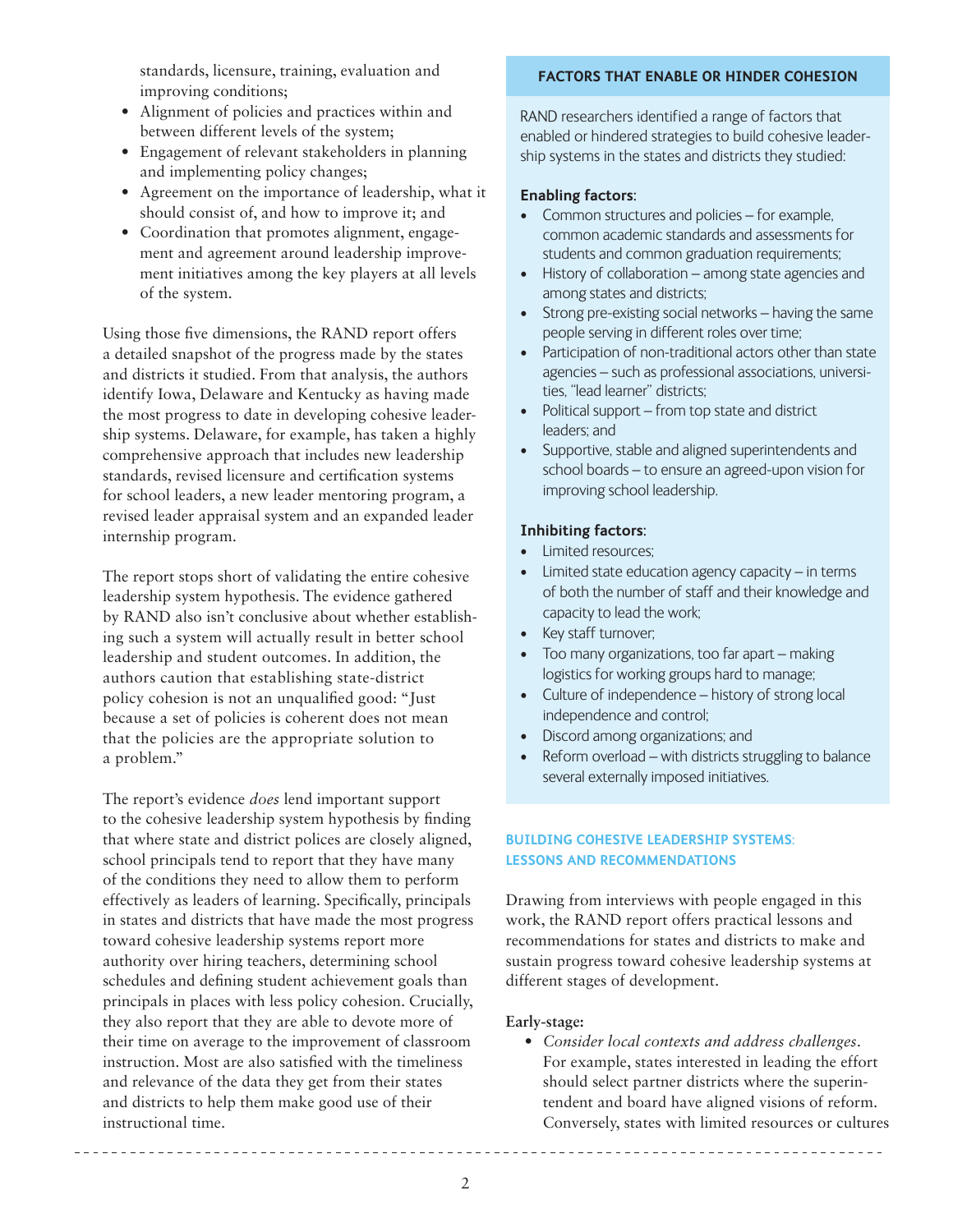of local independence will probably find building cohesive leadership systems more difficult and may want to address these barriers.

- *• Identify strong lead organizations and individuals*. Assess the capacity of the players and select the right leaders and organizations at the state and district levels with the ability, commitment and authority to coordinate and lead the work.
- *• Capitalize on external expertise and funding*. Draw on outside sources of expertise on school leadership to assess capacity for the work and to identify areas in need of improvement.

## **Implementation stage:**

- *• Build trust and mend fences*. "Once trust has been established, it should be easier to develop common understandings, shared goals and joint ownership of the work," the authors write.
- *• Engage a broad coalition of stakeholders*. "It is particularly important to routinely gather key state and district leaders into the same room to collectively discuss leadership and develop policies and initiatives to improve it."
- *• Combine pressure and support*. To strike that balance, state agencies need to be willing to exercise their authority to drive statewide change, and to provide state-level support, they need to have the expertise that districts need.
- *• Recognize innovative districts as "lead learners."* A key finding in the report is that districts can be the drivers and exemplars of statewide improvement initiatives. For example, the Jefferson County Public Schools have originated many of the state leadership initiatives in Kentucky.
- *• Connect leadership efforts to standards and other reforms*. The most successful leadership improvement efforts were in states that anchored those reforms to other reform initiatives.

# **Sustaining change:**

- *• Solidify programs and funding through legislation and regulation*. Those interviewed by RAND cited the passage of regulations in areas such as instituting mentoring or redesigning pre-service principal training as critical steps in the reform effort.
- *• Engage in continuous learning and improvement*. This includes collecting data over time to demonstrate what difference building a cohesive leadership system is making in states and districts.
- *• Commit to engage in leadership improvement over the long term*. Even states that have made relatively good progress toward building cohesive leadership systems say that the gains take years

and are invariably hard-won. As one Iowa official told RAND: "This kind of work takes a tremendous amount of time and only now do we have a clear direction and feel we are about to make a significant breakthrough at the state level."

1 Kenneth Leithwood, Karen Seashore Louis, Stephen Anderson and Kyla Wahlstrom, *[How Leadership Influences Student](http://www.wallacefoundation.org/KnowledgeCenter/KnowledgeTopics/CurrentAreasofFocus/EducationLeadership/Pages/HowLeadershipInfluencesStudentLearning.aspx)  [Learning](http://www.wallacefoundation.org/KnowledgeCenter/KnowledgeTopics/CurrentAreasofFocus/EducationLeadership/Pages/HowLeadershipInfluencesStudentLearning.aspx)*, (Executive Summary), Universities of Minnesota and Toronto, commissioned by The Wallace Foundation, 2004, 3.

<sup>2</sup>*[Leadership for Learning: Making the Connections Among State,](http://www.wallacefoundation.org/KnowledgeCenter/KnowledgeTopics/CurrentAreasofFocus/EducationLeadership/Pages/AWallacePerspectiveLeadershipforLearning.aspx)  [District and School Policies and Practices](http://www.wallacefoundation.org/KnowledgeCenter/KnowledgeTopics/CurrentAreasofFocus/EducationLeadership/Pages/AWallacePerspectiveLeadershipforLearning.aspx)*, A Wallace Foundation Perspective, 2006, 6.